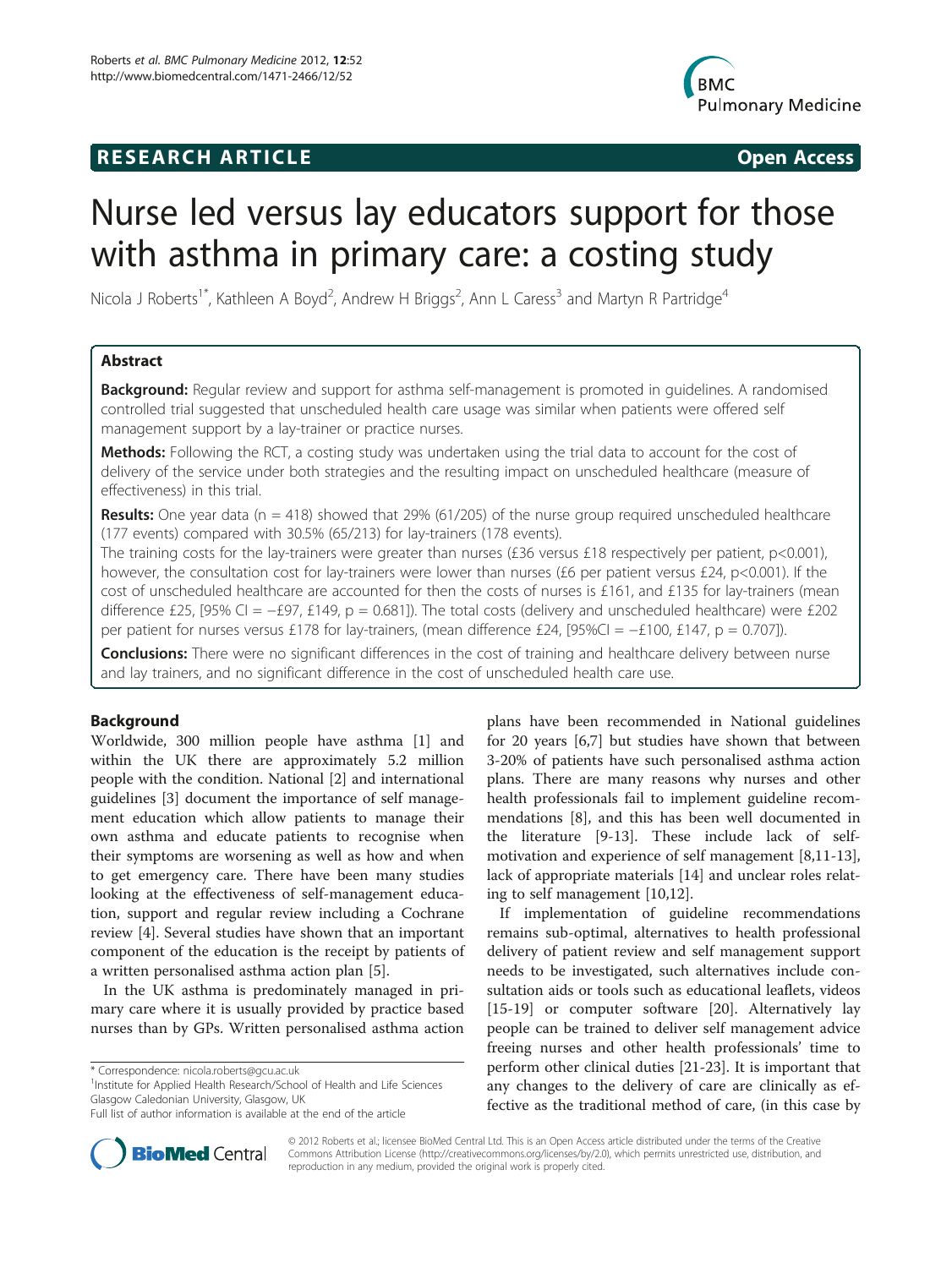nurses). It is also important to consider potential cost implications.

The Expert Patient Programme [[24\]](#page-8-0) has shown that lay people, with good training and support, can make excellent facilitators. In a study by Partridge et al. [[22](#page-8-0)] lay educators were either individuals with asthma or those who had a family member with asthma. The study showed that lay trainers were as effective as nurses in reviewing patients and offering self management support but within the trial timeline the costs were not assessed. The study was a randomised equivalence trial designed to test the hypothesis that well trained lay people could offer review and self-management support to adults with asthma with results which would be equivalent to nurse led education. The implicit assumption was that lay educators would be cheaper than nurses and could be used potentially to free up nurse time. This costing study sets out to calculate the within trial costs and present the unscheduled healthcare usage outcomes and associated costs to determine whether the use of lay educators is a financially viable alternative to usual care (delivery by primary care based practice nurses).

## Methods

## Trial procedures

The trial was undertaken in 2004/5 with the fully informed consent of all participants. A detailed description of the trial procedures are published elsewhere [\[22](#page-8-0)]. A randomised equivalence trial was undertaken to assess whether well trained lay people could offer review and self-management support to adults with asthma with results which would be equivalent to nurse led care. Patients were recruited at two locations: West London and North West England. In total 567 patients were randomised to either a lay educator or a practice based nurse within each participating general practice. Eligible patients were adults aged 18 or over with clinician diagnosed asthma with persistent disease requiring regular preventative therapy. Participants also had evidence of unscheduled health care usage or increased medication for the treatment of an exacerbation in the 12 months prior to recruitment. The intervention was a disease specific asthma self management programme delivered by the practice nurse or lay educator. A total of 19 lay educators were recruited, who had personal or family experience of asthma. 15 of these were trained however only 8 actively participated in the trial. Lay educators were involved in the trial on a part-time basis and were not contractually employed. Both the lay educators and the practice nurses received specialised training prior to the trial. The lay educators received a 2 day Education for Health training course [\(www.educationforhealth.org/](http://www.educationforhealth.org/)) with follow-up distance learning and three 1 day training sessions and on the job mentoring. The 46 practice nurses

undertook a 1 day NRTC update programme and received specific training on writing action plans.

The protocol intervention for both the lay educators and nurses offered patients two face-to-face consultations plus follow up support. The first consultation involved a semi structured review of their condition including individualised advice regarding self management summarised in a written personalised asthma action plan. This was followed by a second reinforcing session of up to 30 minutes three weeks after the first appointment. Follow up telephone consultations were carried out by either the practice nurse or lay educator depending on the allocated intervention arm and were undertaken every three months for one year. Topics addressed during consultations were recommended in national and international guidelines and included aetiology of asthma and long term nature of the disease, asthma medications and uses, triggers and allergen avoidance and recognition of worsening symptoms and actions to take. The primary outcome for this study was unscheduled usage of health services (hospital admission, emergency department attendance, unscheduled GP consultation).

Ethical approval for the randomised controlled trial was obtained from the Riverside ethics committee (RREC 3224), and the trial was registered at clinical trials.gov (NCT00129987).

## Cost analysis

## Cost of delivery and unscheduled healthcare

This costing study utilised data from the randomised equivalence trial [[23\]](#page-8-0) to compare the training and delivery costs of lay educators versus practice nurses and the effect this has on unscheduled healthcare usage and associated costs for the trial period. The costing evaluation was not carried out alongside the clinical trial but used the trial information retrospectively to undertake a cost analysis, synthesising trial data with that from other sources [[25](#page-8-0)]. Although the trial was carried out at two geographical sites (Figure [1\)](#page-2-0) the baseline analysis was undertaken on the whole dataset and therefore the baseline cost analysis will also be undertaken on the whole dataset. This analysis was undertaken from the NHS perspective and therefore it was not relevant to account for patient costs for travel and time. Resource use and cost information was obtained from the trial data and the Personal Social Services Research Unit (PSSRU) [\[26](#page-8-0)]. The outcome data for patient unscheduled health resource use was obtained from the participating general practices.

The costs of the intervention are attributable to two main areas: training, and delivery of self management. The primary outcome (unscheduled healthcare usage) was also incorporated as a cost over a one year duration.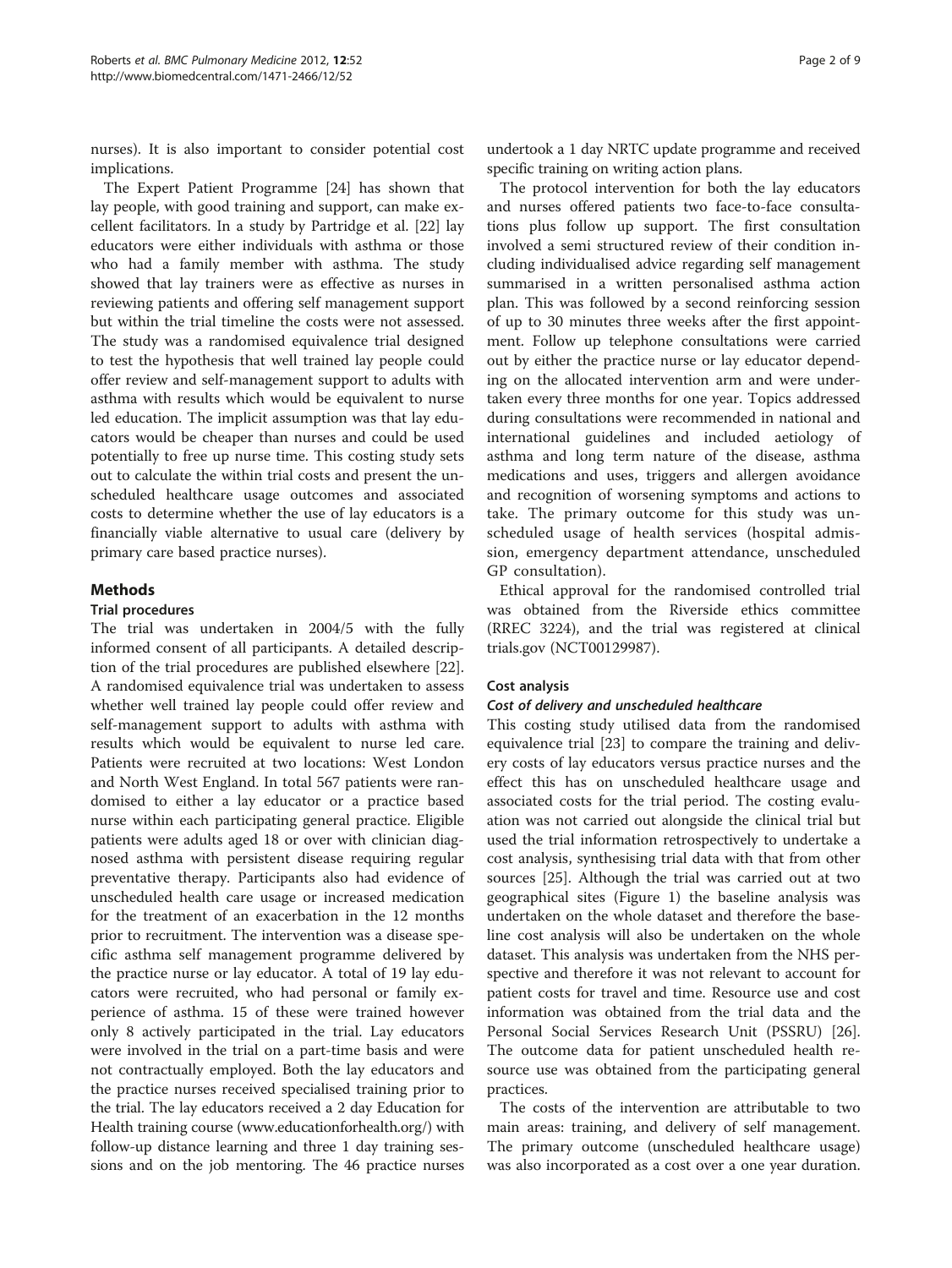

<span id="page-2-0"></span>

All costs are reported in pounds sterling  $(E)$  and for price year 2004/2005.

## a. Training

Lay educators attended a 2 day residential training course at Education for Health (formerly the National Respiratory Training Council {NRTC}), Warwick followed by a distance learning programme and 3 reinforcing 1 day sessions with an NRTC trainer. Regular monthly mentoring was also incorporated. The cost was invoiced from the NRTC for the whole package of training for each group (London and Manchester) which included venue hire, provision of training materials and training staff. With regards to nurse training, all 46 nurses undertook a 1 day NRTC update programme and received specific training on writing personal asthma action plans and training on the study protocol. Again this was invoiced separately for London and Manchester and included venue, training materials and a trainer. Training costs did not include travel for the lay educators and practice nurses to the training course venues. The costs for training were calculated as a mean cost per randomised patient for each study site and group as shown in Table 1.

## b. Delivery

The intervention for both groups consisted of one 45 minute face to face consultation followed by a up to 30 minutes of face to face consultation 3 weeks after the first appointment. The lay educators and nurses carried out the asthma reviews and self management

| Table 1 Delivery of training- mean costs per patient |  |  |  |
|------------------------------------------------------|--|--|--|
|------------------------------------------------------|--|--|--|

|                     | Practice nurse ( $n = 205$ ) Lay educator ( $n = 213$ ) |     |
|---------------------|---------------------------------------------------------|-----|
| Mean training costs | £18                                                     | f36 |
| I ondon             | f 14                                                    | f25 |
| Manchester          | f 34                                                    | f72 |

consultations for the first two consultations. Patients then had up to 4 telephone follow-up consultations over the study period from either the practice nurse or lay educator dependant on the intervention arm. The unit cost of practice nurse time for delivering the consultation was calculated using PSSRU reported unit costs [[26](#page-8-0)], and adjusted for higher London costs. This resulted in an hourly unit cost of £28-£32 for practice nurses. The lay educators received an hourly rate of pay, which was £8. The length of the trial consultations were not recorded during the trial, therefore an assumption was made that the consultations lasted as detailed in the protocol for the two face-to-face consultations  $(1<sup>st</sup>$ consultation  $45$  minutes,  $2<sup>nd</sup>$  consultation 30 minutes). The cost for the telephone consultations did not include line rental, only the costs per minute for staff to deliver the consultations. The baseline analysis also accounted for the opportunity costs of consultants for those lay trainers who did not claim for their costs. Reimbursement to lay educators for the delivery of consultations was not consistent in the trial as many did not claim for the time they spent carrying out the consultations. The protocol had specified that lay educators would be paid for their time, however, the actual costs incurred were lower than expected due to the lack of claims. The baseline analysis is based on the protocol, and therefore further information was sought from the literature regarding the length of the follow-up telephone consultations so that the cost of lay educators time could be accounted for. Using data from Pinnock et al. [[27](#page-8-0)] an assumption was made for the length of the telephone consultations. An average telephone asthma review is likely to last approximately 11 minutes, including additional time for abortive calls [[27](#page-8-0)], however, this reference provided no indication of whether this time estimate included preparation time. The consultation type and frequency for patients in both arms during the 12 month period were multiplied to calculate the staff costs using the unit cost estimates from published UK sources.

c. Unscheduled healthcare

The primary outcome measure in the trial was need for unscheduled health care over the study period of 12 months. This included primary care consultations with GPs or practice nurses which could include surgery visits, home visits or telephone consultations and also included any out of hours usage. It also included any need for unscheduled secondary care including hospital admissions, attendances at outpatients or accident and emergency departments. The resource use for primary and secondary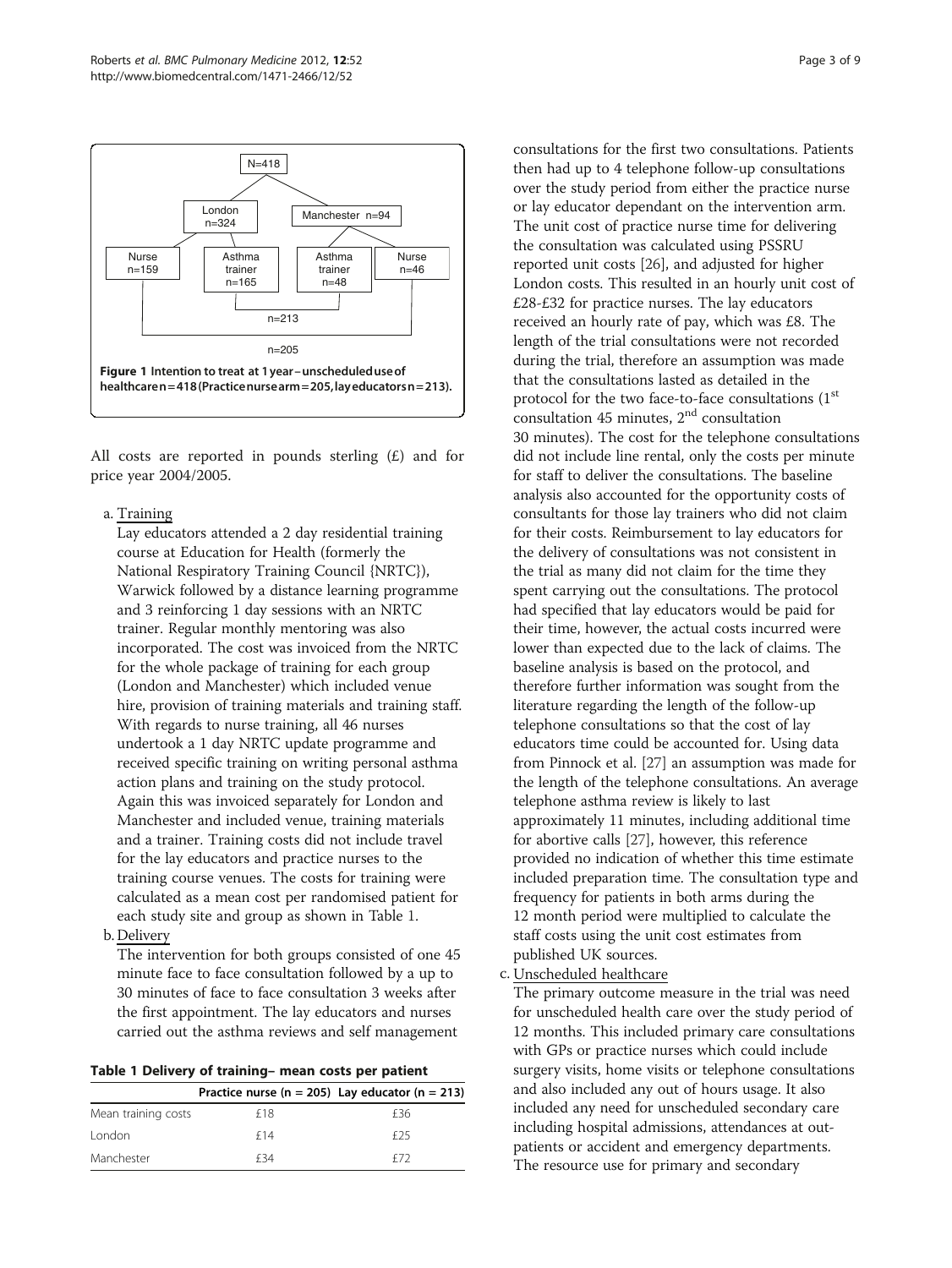healthcare usage was identified from patients' general practice records and Department of Health reference costs were used to obtain costs per patient. The cost of an average hospital admission, a typical GP and standard A&E attendance and a cost of one night in ICU were included. The frequency of each type of unscheduled healthcare was totalled for each patient and multiplied to calculate the cost of unscheduled healthcare using the unit cost estimates. The costs were calculated for each individual patient for each type of healthcare utilisation, and in some cases individual patients had more than one hospital admission or GP attendance.

The costs of this trial were calculated only for the study period (12 months) and therefore no adjustments were required for future discounting. The patient level data from the trial was used to calculate costs.

## Sensitivity analysis-scenario analysis

The baseline analysis was conservative and takes into account the consultations completed by the practice nurses and lay educators which was shown to be overall, less than the 6 consultations per patient (two faceto-face and four telephone consultations) detailed in the protocol. The baseline analysis was undertaken on the combined dataset as a whole, incorporating some assumptions where there was no evidence from the trial, and therefore the analysis is subject to uncertainty [\[25](#page-8-0)]. In order to explore this uncertainty and take a closer look at the outcomes, some scenario analyses were undertaken. The impact on the costs of the interventions were explored in four different 'scenarios' examining the effect of individual consultations within the intervention, protocol adherence, testing the assumptions made about the length of the telephone consultations and the effect of the two study sites.

## Scenario 1

The cost of delivering the intervention assuming all possible consultations were delivered to all patients in each arm (i.e. two face-to-face consultations and four telephone consultations for all patients in the trial).

## Scenario 2

The cost of delivering the intervention assuming all possible consultations were delivered to all patients in each arm (i.e. two face-to-face consultations and four telephone consultations for all patients in the trial) 50% of the cost of consultations for lay educators were included to reflect the impact of the large majority who did not claim back the costs of their time.

## Scenario 3

The cost of delivering the intervention assuming all possible consultations were delivered to all patients in each arm (i.e. two face-to-face consultations and four telephone consultations). Telephone consultations were costed at 20 minutes to calculate the impact of allowing for preparation time instead of the assumption of 11 minutes.

## Scenario 4

The cost of delivering the intervention assuming all possible consultations were delivered to all patients in each arm (i.e. two face-to-face consultations and four telephone consultations). Telephone consultations were costed at 20 minutes to allow for preparation time instead of the assumption of 11 minutes. The length of the consultations for the nurses were halved, experienced nurses may have had shorter consultations compared to lay educators. The first consultation was reduced from 45 minutes to 22.5 and the second from 30 minutes to 15 minutes.

## Statistical analyses

Data were analysed using STATA version 10. Mean healthcare costs were calculated and compared using independent t-tests.

## Results

## Cost of intervention

Five hundred and sixty seven patients were randomised to care by a nurse  $(n = 287)$  or a lay educator  $(n = 280)$ . One year data on use of unscheduled healthcare data was available for 418 patients (Practice nurse = 205, Lay educator = 213) as shown in Figure [1.](#page-2-0) Under an intention to treat approach for those who we had data for at one year, 85/205 (41.5%) in the nurse arm had two face to face consultations (199 face-to-face consultations in total) and 127/213(59.6%) in the lay educator arm (277 face-to-face consultations in total). Patients should have had up to four telephone consultations each but the average per patient was less than one in both nurses and lay trainers. These trial outcomes are presented in Table [2.](#page-4-0)

## **Training**

The total cost of training the lay educators was £10,368, with a mean cost of £36 per patient. The mean costs per randomised patient were higher at the Manchester site ( $E72$ ) than the London site ( $E25$ ), due to lower patient numbers at the Manchester site but similar training costs to London. Training took place a few months prior to the start of the study and consisted of two residential courses for the Manchester lay trainers and London lay trainers separately. Post training, 60% of the lay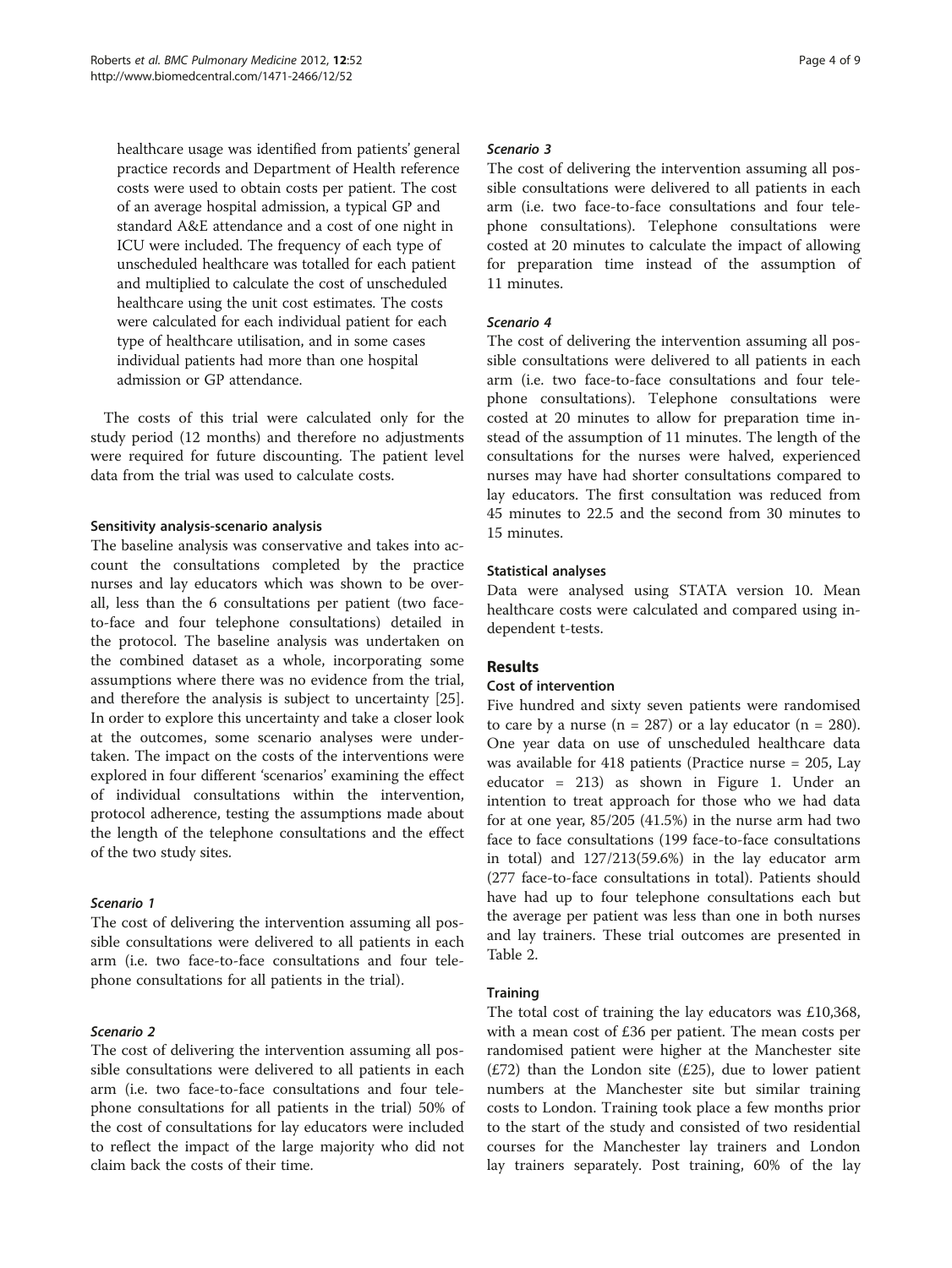|                                               | Practice nurse ( $n = 205$ , London = 159,<br>Manchester = $46$ ) |                           | Lay educator (n = 213, London = 165,<br>Manchester = $48$ ) |      |                           |                |
|-----------------------------------------------|-------------------------------------------------------------------|---------------------------|-------------------------------------------------------------|------|---------------------------|----------------|
|                                               | Cost*                                                             | <b>Quantity delivered</b> | <b>Total cost</b>                                           | Cost | <b>Quantity delivered</b> | Total cost (£) |
| Face to face 45 mins - London                 | f 24                                                              | 93                        | f2232                                                       | £б   | 121                       | f726           |
| Face to face 45 mins - Manchester             | £21                                                               | 21                        | f441                                                        | f6   | 29                        | f174           |
| Face to face 30 mins - London                 | f16                                                               | 64                        | f1024                                                       | f4   | 100                       | £400           |
| Face to face 30 mins - Manchester             | f 14                                                              | 21                        | f294                                                        | f4   | 27                        | £108           |
| Telephone consultation - London (11mins)      | fб                                                                | 67                        | f402                                                        | f1   | 86                        | f86            |
| Telephone consultation - Manchester (11 mins) | £5                                                                | 59                        | £295                                                        | f1   | 98                        | £98            |
| Total number of consultations                 |                                                                   | 325                       | £4688                                                       |      | 461                       | £1592          |

#### <span id="page-4-0"></span>Table 2 Delivery of the intervention – mean costs per patient

\* Consultation costs were taken from PSSRU for practice nurses adjusting for London costs. Lay educator costs were taken from within trial costs.

trainers did not actively participate in the study. Training costs for practice nurses were £5600 (£2800 for each site), with a mean training cost of £18 per patient (Manchester £34, London £14). There was no need for retraining within the trial period, re-training would be outwith the time horizon of this study.

#### **Delivery**

The lay educators received an hourly rate for consultations of £8. In contrast, practice nurse hourly rates were £32 (London) and £28 (Manchester). Table 2 shows that lay educators completed more consultations than the nurses (461 versus 325) and had lower costs for consultations per patient when compared with practice nurses.

#### Unscheduled healthcare

The outcome unscheduled healthcare and the associated types of healthcare utilisation were also costed . Table 3 shows that the unscheduled health care usages in both arms are very similar with a total number of 178 events

## Table 3 Unscheduled healthcare usage and costs

in the lay educator arm and 177 events in the practice nurse arm. There were more hospital admissions in the lay educator arm (109 versus 88,  $p = NS$ ), and lower levels of GP consultations in the lay educator arm compared to the practice nurses (48 versus 62,  $p = NS$ ). Costs were lower for lay educators for hospital admissions and A&E attendances. Table 3 shows the mean unscheduled healthcare costs were £161 for practice nurses compared to £135 for lay educators.

Table [4](#page-5-0) shows the costing analysis outcome where there were significant differences  $(p < 0.001)$  in staff training costs between the two groups, with lay educators (£36 per patient) costing significantly more to train than the nurses  $(E18$  per patient). The costs of delivery of the intervention consultations were significantly higher for nurses (£23 per patient) when compared to lay educators (£8 per patient). Unscheduled healthcare costs were slightly lower (not significant  $p = 0.681$ ) for the lay educator arm (per patient) at £135 compared to the nurses at £161. Overall costs for all consultations,

|                                                                     |                  | Practice nurse $n = 205$         |                              |                                 | Lay educator $n = 213$           |                              |                                 |
|---------------------------------------------------------------------|------------------|----------------------------------|------------------------------|---------------------------------|----------------------------------|------------------------------|---------------------------------|
|                                                                     | <b>Unit Cost</b> | <b>Total number</b><br>of events | Median, range<br>per patient | Mean cost per<br>patient, (SD)* | <b>Total number</b><br>of events | Median, range<br>per patient | Mean cost per<br>patient, (SD)* |
| Hospital admission                                                  | £932             | 88                               | $0, 0-6$                     | £123 (£596)                     | 109                              | $0, 0-3$                     | £92 (£448)                      |
| GP Attendance<br>(per surgery consultation<br>lasting 12.6 minutes) | £30 $2$          | 62                               | $0.0-1$                      | £12 (£32)                       | 48                               | $0, 0-6$                     | £15 (£34)                       |
| A&F attendance<br>(standard attendance)                             | f61 <sup>3</sup> | 27                               | $0.0 - 10$                   | £18 (£64)                       | 21                               | $0, 0-6$                     | £13 (£46)                       |
| ICU hospital stay*                                                  | $f1470^{4}$      |                                  | $0.0-1$                      | £7 (£105)                       |                                  | $0, 0-1$                     | £14 (£145)                      |
| Total number of unscheduled<br>healthcare events                    |                  | 177                              |                              | £161 (£718)                     | 178                              |                              | £135 (£553)                     |

The mean costs per patient were calculated at an individual patient level, e.g. patients may have had more than one hospital admission or GP attendance during the study as shown by the median and range.

¥ ICU hospital stay has not been included in the unscheduled healthcare event as it has already been included in the hospital admission count.

<sup>1</sup>(Mean 4 days length of stay) National schedule of reference costs 2004–2005.<br><sup>2</sup>PSSRLL 2004, 2005

<sup>2</sup>PSSRU 2004-2005.

 $3$ National tariff 2005/2006.

4 National schedule of reference costs 2004/2005.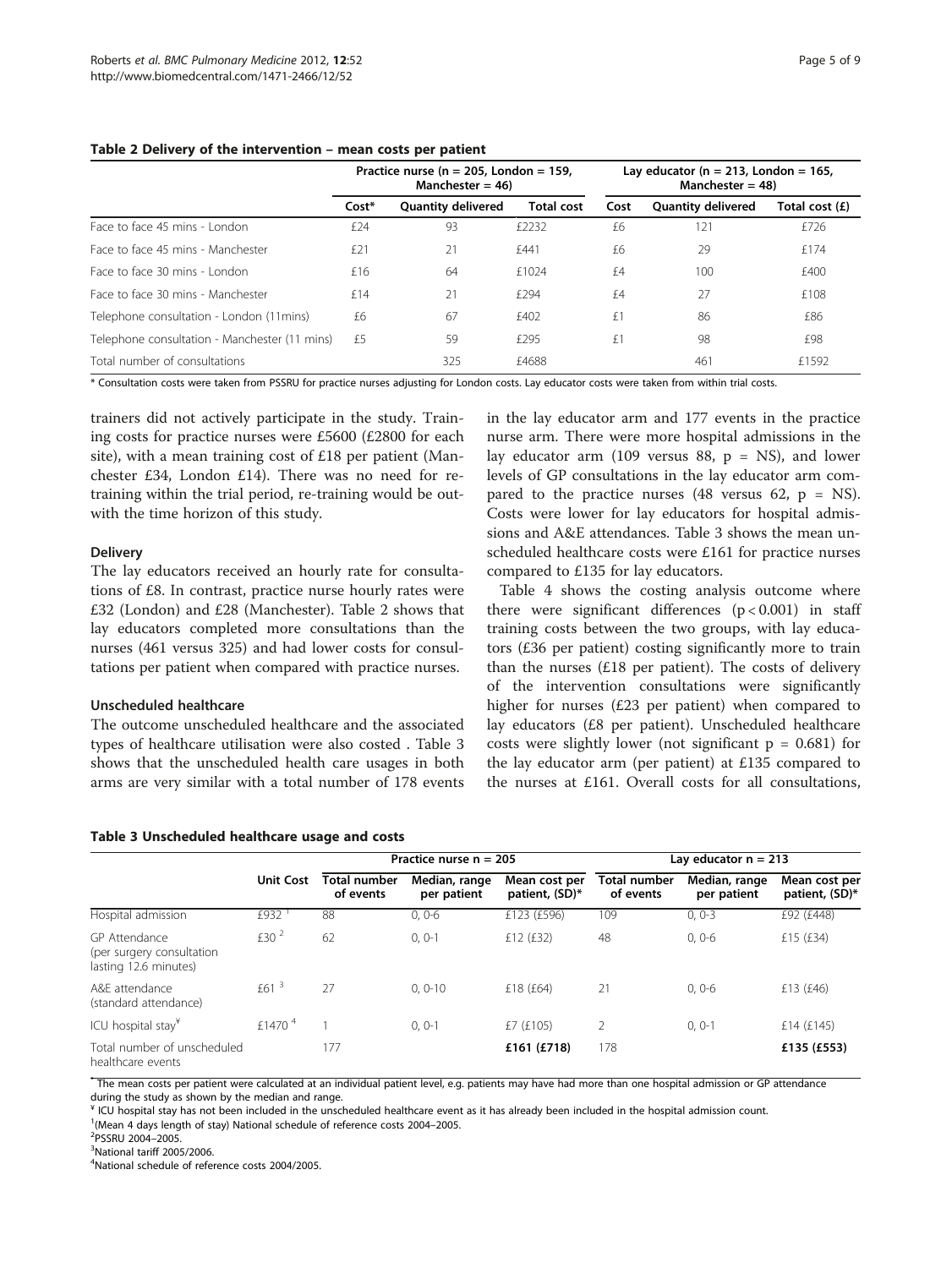| Mean cost in £ sterling per<br>patient (SD)                | Practice nurse ( $n = 205$ )<br>Mean per patient (SD) | Lay educator $(n = 213)$<br>Mean per patient (SD) | Difference, [95 % CI] | P-value*    |
|------------------------------------------------------------|-------------------------------------------------------|---------------------------------------------------|-----------------------|-------------|
| Staff training costs                                       | £18(E9)                                               | £36 (£20)                                         | $-E17$ [-£20, -£14]   | p < 0.001   |
| Healthcare delivery<br>Consultation costs                  | £23 (£23)                                             | £8(f6)                                            | £15 [£12, £18]        | p < 0.001   |
| Total cost of training<br>and healthcare delivery<br>costs | £41 (£24)                                             | £44 (£21)                                         | $-E2$ [ $-E7.E2$ ]    | $p = 0.287$ |
| Unscheduled healthcare<br>costs                            | £161 (£718)                                           | £135 (£553)                                       | £26 [-£97, £149]      | $p = 0.681$ |
| <b>TOTAL COSTS</b>                                         | £202 (£717)                                           | £178 (£554)                                       | £24 [-£100, £147]     | $p = 0.707$ |

## <span id="page-5-0"></span>Table 4 Cost balance sheet

\* Independent student t test.

training and unscheduled healthcare showed no significant differences between the groups (nurse =  $£202$ versus lay educator = £178,  $p = 0.707$ ).

## Scenario analysis

Scenario analyses were undertaken to investigate the uncertainty in the study data and to relax some of the baseline models stringent criteria (Table 5). The total cost of the intervention if the practice nurses and lay educators had fulfilled the protocol and given all patients two consultations and 4 telephone consultations (Scenario 1) would have increased the costs to £241 for practice nurses and £186 for lay educators but still with no significant differences between the study arms (£54). There were some difficulties adhering to the protocol within the trial, where both nurses and lay-trainers did not always manage to give each patient two face to face consultations and four telephone consultations. Lay trainers were part-time and nurses still had a full clinical load, which impacted on time available to see the study patients. Scenario 2 builds on the first scenario but only 50% of the consultation costs for lay educators are used to examine the impact of the large majority of lay advisers who did not claim back for their time. When the cost of building in extra time for the telephone consultations was

added the cost rose to £260 for practice nurses and £191 for lay educators (Scenario 3).

Scenario 4 examined the effect of adhering to the study protocol, reducing the length of nurse face to face consultations and adding in extra time for the telephone consultations, costs were £240 for the practice nurses and £191 for lay educators. There were no significant differences between the intervention and control groups for any of the scenario analyses except Scenario 2  $(p < 0.001)$ .

## **Discussion**

Within trial analyses have shown that there were no significant overall cost differences between nurses and lay-trainers. However there were significant differences between the two groups with regards to the cost of training (significantly higher for lay educators) and the cost of delivering the trial consultations (significantly lower for lay educators). There was a cancelling out effect of the two components of the intervention with lower costs for nurses in the training part and lower costs for lay educators in delivering the consultations, however there was no overall difference in effect (frequency of healthcare utilisation events). Although the asthma trainers were more expensive to train per

|                                                                                                                                                                                                                           | Practice nurse ( $n = 205$ ) Lay educator ( $n = 213$ ) P-value |             |             |
|---------------------------------------------------------------------------------------------------------------------------------------------------------------------------------------------------------------------------|-----------------------------------------------------------------|-------------|-------------|
|                                                                                                                                                                                                                           | Mean (SD)                                                       | Mean (SD)   |             |
| Baseline analysis                                                                                                                                                                                                         | £202 (£717)                                                     | £178 (£554) | $p = 0.707$ |
| <b>Scenario 1:</b> Protocol adherence                                                                                                                                                                                     | £241 (£718)                                                     | £186 (£554) | $p = 0.385$ |
| <b>Scenario 2:</b> Protocol adherence and 50% of consultations costs for lay educators                                                                                                                                    | £241 (£718)                                                     | £179 (£554) | p < 0.001   |
| <b>Scenario 3:</b> Protocol adherence, and extra preparation time for telephone consultations<br>(20 minutes for each telephone consultation)                                                                             | £260 (£718)                                                     | £191 (£554) | $p = 0.279$ |
| <b>Scenario 4:</b> Protocol adherence, 50% shorter consultations for nurses for first and second<br>consultations, and extra preparation time for telephone consultations (20 minutes<br>for each telephone consultation) | £240 (£719)                                                     | £191 (£554) | $p = 0.437$ |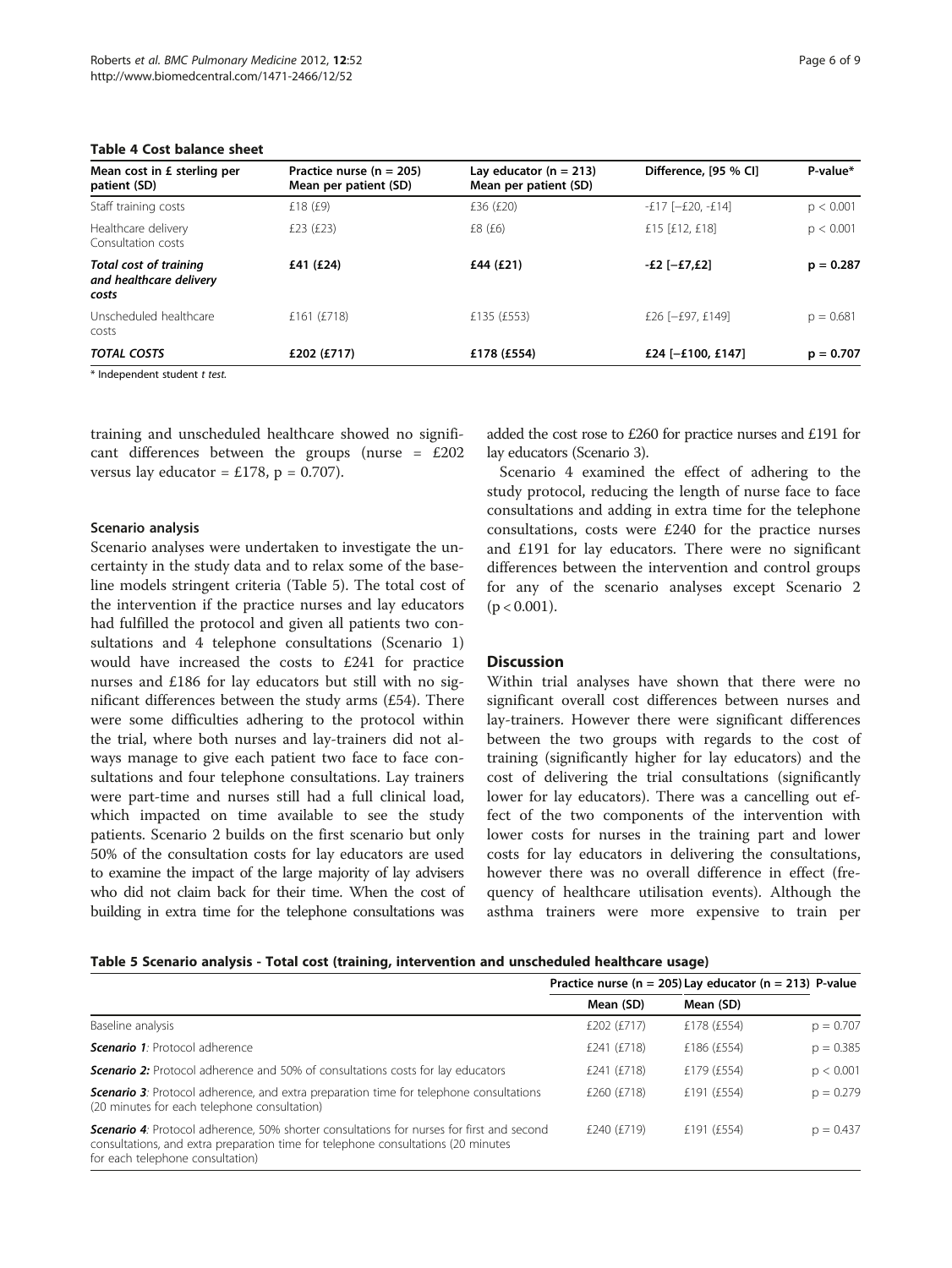patient the trial results show that they can deliver asthma consultations at a much lower cost. The provision of robust training is essential to the safety, acceptability to practices and confidence of the lay educators. The lay educators were providing direct care and substituting for a practice nurse.

In this analysis we have not included the cost of basic nurse training. We set out to assess the additional extra cost of skilling either a lay person or a nurse to competently undertake an asthma review. Hidden costs such as the cost of mentoring and supporting the practice nurses and lay educators in practices were not explored, although it was noted that extensive support was given at the beginning of the trial. To extrapolate this study to real life the lay educators would need some form of mentoring within their practices. Due to the underrecruitment in the Manchester arm of the study the results, whilst showing no differences in outcomes between the two arms, did not actually have sufficient power to demonstrate equivalence.

The cost of follow-up telephone consultations incorporated staff time, but did not include the administrative cost of calls. These costs would have been similar in both nurses and lay educators. Since this study has been carried out there has been an increase in tele-health and perhaps using texts or reminders may have increased the numbers of telephone consultations carried out. The increase in mobile phones usage in comparison to landlines would also be interesting to investigate further.

As discussed in the original trial using lay educators to deliver health care, the study had a number of logistical problems. Several of the trainers dropped out of the study shortly after training, significantly contributing to the training costs. This was in part due to a delay in the trial start-up. The asthma trainers were not contractually employed and the training course was a "one-off" making it difficult to re-recruit new trainers. Updating of training and training of new staff should be considered if lay educators are rolled out into clinical practice. Prior to the trial, and contrary to expectations, very few of the practice nurses had had any additional asthma training (only one of the forty-six nurses had an Asthma diploma). This low rate of acquisition of training to permit nurses to competently undertake additional tasks such as asthma reviews may or may not be representative of other parts of the UK [[28](#page-8-0)]. Due to competing pressures for time many practice nurses found it difficult to conform to the trial protocol, as is seen with the lower completed consultation rates compared with the lay educators. The lay educators for example, were more successful than nurses in contacting patients and persuading them to attend for review and undertook more telephone follow ups. In reality it is likely that the nurses did not adhere to the recommended time durations for consultations which would have reduced

their costs as we have considered in our scenario analysis, although it is likely that lay educators might also "speed up" with time. Certainly unit costs for the lay educators could be expected to be reduced in real life, since within the trial, the lay educators often travelled to a practice to see only one or two patients randomised to them, whereas a lay educator working full time and in one location and preferably across practices could be more effective.

These scenarios were devised assuming that changes in intervention delivery would not impact on unscheduled health care utilisation. Scenario 1 is the most likely scenario to have an impact of the unscheduled healthcare utilisation. However full protocol adherence was in both arms of the study and improvement in outcomes was similar and therefore no significant difference is seen.

This trial, if completed according to protocol would have represented one of the largest trials of review and self management support ever undertaken. The difficulties with recruitment in Manchester, accompanied by problems with Ethics Committee approvals and delays in utilising lay educators newly acquired skills, led to a situation where there was drop out of educators, practices and nurses and full equivalence of intervention was intimated if not quite proven. However few seeing these results can doubt that in one prescribed area of competency, well trained lay educators have been shown to be capable of delivering healthcare in a manner comparable to traditional care, which in the UK is by primary care based Practice Nurses. A lay-led asthma self management education package may not be possible in all healthcare systems, particularly where patients expect to receive care from a medically qualified individual or where there is a high level of medical dominance.

## Practicalities of implementing lay educators into clinical practice

This study has shown that there was no difference in the cost of unscheduled healthcare between the nurses and the lay educators. It would not be possible to replace nurses completely within general practices as only a small proportion of their time is spent on patients with asthma, one study has shown that this is as little as 7% of their time [\[29\]](#page-8-0). Potentially we could free up clinical time to see other patients and perform other duties but it would not be in effect a cost saving because of additional spending on lay services while nurses are still employed.

It should be considered that using lay educators would incur extra costs providing an additional service albeit at a significantly lower cost than nurses. Other factors should also be considered, we found in the original study that there was a significant number of lay educators who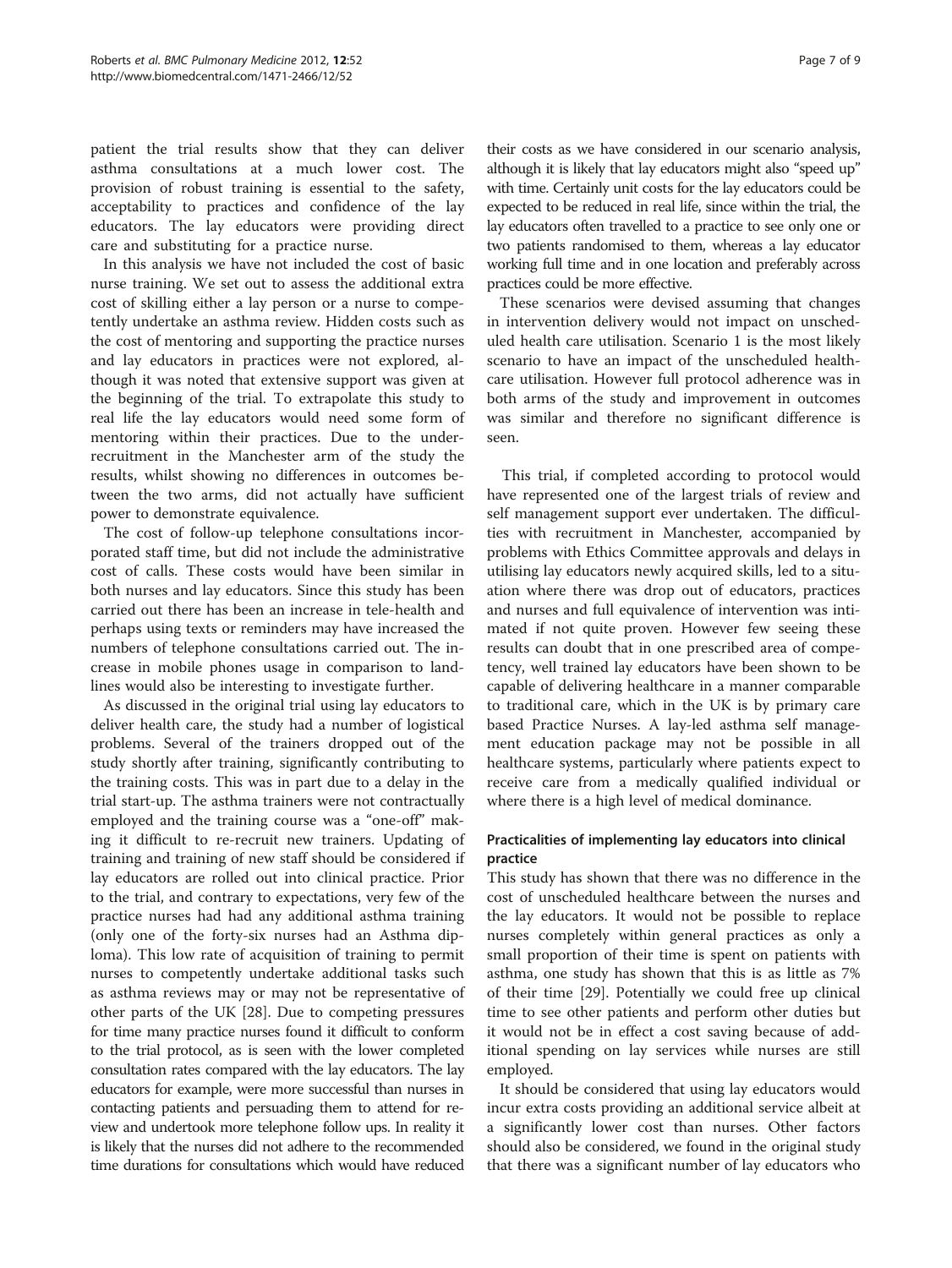<span id="page-7-0"></span>dropped out before and after training and high levels of practice nurse turnover. Lay educators would have to appropriately recruited and trained to ensure training costs are not wasted. Training would need to be reinforced and perhaps repeated annually to ensure adequate skill levels which would add to the running costs. Ultimately lay educators would need to be reliable and as members of the public may be more of an unknown quantity than already employed nurses.

Lay educators will also need to be employed on a formal contract and would need continued mentoring and guided support to avoid isolation, both of these issues were raised during the trial. It is crucial that the role of the lay educator is well defined and the employment contract is well defined as shown by Brown et al. [\[21](#page-8-0)]. In this study lay educators were responsible for claiming back the costs for their time at £8 per hour. The employment contract was not well defined and it is difficult to perceive whether individuals were acting as an expert member of staff or volunteer. This has implications on the success of the individual at delivering the outcomes and more research needs to be carried out on the role, expectations and effectiveness of expert patients in trials and clinical practice as well as the roll-out cost implications. It would be considerably cheaper to use lay educators as a volunteers but further work on the implementation of lay educators into "real-world" clinical practice needs to be carried out to ensure this is the best option.

## Conclusions

There were no significant differences in costs of training or delivery, no significant differences in costs of unscheduled healthcare and no overall significant differences in costs. However there are wide confidence intervals with both positive and negative values which suggest uncertainty. Results from this study show that lay trainers cost more to train up to deliver care compared to nurses but their employment costs were less. As the outcomes appeared to be similar to those of nurses further work is needed to see how we can use them more effectively to ensure their higher training costs are used to maximise delivery of lower cost care. Further consideration and exploration of the potential role of lay educators within the NHS is needed.

#### Competing interests

The authors declare that they have no competing interests.

#### Authors' contributions

All authors contributed to the design and development of the costing study. KB and NJR carried out the data analysis. All authors were involved in the drafting of the manuscript.

#### Acknowledgements

This work was funded by the BUPA Foundation.

#### Author details

<sup>1</sup>Institute for Applied Health Research/School of Health and Life Sciences Glasgow Caledonian University, Glasgow, UK.<sup>2</sup> Health Economic and Health Technology Assessment, Institute of Health & Wellbeing University of Glasgow, Glasgow, UK. <sup>3</sup>Nursing, Midwifery and Social Work, University of Manchester, Manchester, UK. <sup>4</sup>NHLI Division at Charing Cross Hospital Imperial College, London, UK.

#### Received: 31 July 2011 Accepted: 22 August 2012 Published: 8 September 2012

#### References

- 1. Masoli M, Fabian D, Holt S, Beasley R: Global Initiative for Asthma P. The global burden of asthma: executive summary of the GINA Dissemination Committee report. Allergy 2004, 59:469–478.
- 2. BTS, SIGN (British Thoracic Society, Scottish Intercollegiate Guidelines Network): British guideline on the management of asthma. ; 2008. Available at: [http://www.brit-thoracic.org.uk/Portals/0/Guidelines/AsthmaGuidelines/](http://www.brit-thoracic.org.uk/Portals/0/Guidelines/AsthmaGuidelines/PreviousAsthmaGuidelines/asthma_final2008.pdf) [PreviousAsthmaGuidelines/asthma\\_final2008.pdf](http://www.brit-thoracic.org.uk/Portals/0/Guidelines/AsthmaGuidelines/PreviousAsthmaGuidelines/asthma_final2008.pdf) (accessed August 30, 2012).
- 3. GINA (Global Initiative for Asthma): Global strategy for asthma management and prevention. ; 2011. Available at: [http://www.ginasthma.org/uploads/](http://www.ginasthma.org/uploads/users/files/GINA_Report2011_May4.pdf) [users/files/GINA\\_Report2011\\_May4.pdf](http://www.ginasthma.org/uploads/users/files/GINA_Report2011_May4.pdf) (accessed August 30, 2012).
- 4. Gibson PG, Powell H, Coughlan J, Wilson AJ, Abramson M, Haywood P, Bauman A, Hensley MJ, Walters EH: Self-management education and regular practitioner review for adults with asthma. Cochrane Database Syst Rev 2003, 1:CD001117.
- 5. Gibson PG, Powell H: Written action plans for asthma: an evidence-based review of the key components. Thorax 2004, 59(2):94–99.
- 6. Haughney J, Barnes G, Partridge M, Cleland J: The Living and Breathing Study: A study of patients views of asthma and its treatment. Prim Care Respir J 2004, 13:28–35.
- 7. Price D, Wolfe S: Delivery of asthma care: patients' use of and views on healthcare services as determined from a nation-wide interview survey. Asthma Journal 2000, 5:141–44.
- 8. Cabana MD, Rand CS, Becher OJ, Rubin HR: Reasons for pediatrician nonadherence to asthma guidelines. Arch Pediatr Adolesc Med 2001, 155(9):1057–62.
- 9. Blakeman T, Macdonald W, Bower P, Gately C, Chew-Graham C: A qualitative study of GPs' attitudes to self-management of chronic disease. Br J Gen Pract 2006, 56(527):407–414.
- 10. Wiener-Ogilvie S, Pinnock H, Huby G, Sheikh A, Partridge MR, Gillies J: Do practices comply with key recommendations of the British Asthma Guideline? If not, why not? Prim. Care Respir J 2007, 16(6):369-77.
- 11. Wiener-Ogilvie S, Huby G, Pinnock H, Gillies J, Sheikh A: Practice organisational characteristics can impact on compliance with the BTS/SIGN asthma guideline: qualitative comparative case study in primary care. BMC Fam Pract 2008, 9:32.
- 12. Moffat M, Cleland J, der MT V, Price D: Poor communication may impair optimal asthma care: a qualitative study. Fam Pract 2007, 24(1):65–70.
- 13. Jones A, Pill R, Adams S: Qualitative study of views of health professionals and patients on guided self management plans for asthma. BMJ 2000, 321(7275):1507–10.
- 14. Sheares BJ, Du Y, Vazquez TL, Mellins RB, Evans D: Use of written treatment plans for asthma by specialist physicians. Pediatr Pulmonol 2007, 42(4):348–56.
- 15. Partridge MR: Asthma education: more reading or more viewing? J R Soc Med 1986, 79(6):326–28.
- 16. Plimpton S, Root J: Materials and strategies that work in low literacy health communication. Public Health Rep 1994, 109(1):86–92.
- 17. Leiner M, Handal G, Williams D: Patient communication: a multidisciplinary approach using animated cartoons. Health Educ Res 2004, 19(5):591–95.
- 18. Murphy PW, Chesson AL, Walker L, Arnold CL, Chesson LM: Comparing the effectiveness of video and written material for improving knowledge among sleep disorders clinic patients with limited literacy skills. South Med J 2000, 93(3):297–304.
- 19. Houts PS, Bachrach R, Witmer JT, Tringali CA, Bucher JA, Localio RA: Using pictographs to enhance recall of spoken medical instructions.; 1998:83–88.
- 20. Roberts NJ, Mohammed Z, Wong PS, Johnson M, Loh LC, Partridge MR: The development and comprehensibility of a pictorial asthma action plan. Patient Educ Couns 2008, 74(1):12–18.